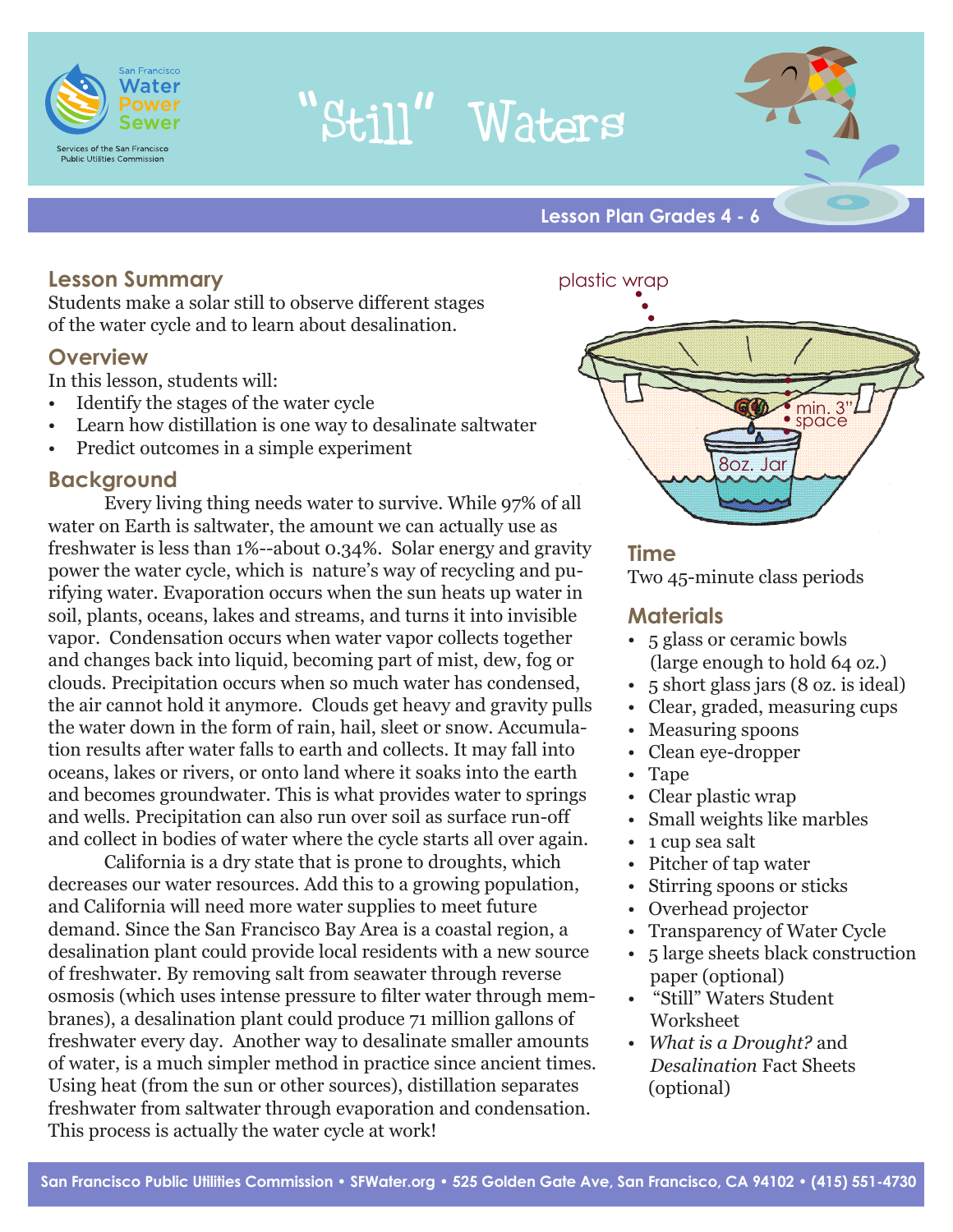## 000000 O  $\sqrt{2}$ **S** 61

**"Still" Waters**



**2.**







# **Preparation**

- Make Transparency of Water Cycle Graphic (attached at end) Look up weather forecast for the week. Conduct expriment
- in the morning on the sunniest days of the week so that solar still has longest possible exposure to sunlight.
- Divide class into 5 groups.
- (optional) Make student copies of Fact Sheets, Comprehension Questions, and Worksheet.
- (optional) Have students read fact sheets in groups or as a class. Can also be assigned independently as homework.
- Assemble a set of solar still materials for each group.

# **Pre-Activity Questions**

Ask students:

- 1. Why is freshwater one of the most important things on our planet? (*All people and many other living things on Earth need freshwater for survival. We can survive weeks without food, but only a few days without water.)*
- 2. What do we use freshwater for? Write answers on board. (*Cooking, cleaning, bathing, drinking, agriculture, irrigation, industrial production, municipal uses like firefighting, etc.)*
- 3. Whether we see it or not, just about everything we do and every thing we use needs water in some form or another!
- 4. Where does our freshwater come from? What is the system on Earth that continues to provide us with freshwater? (*Display overhead image of Water Cycle Graphic Transparency*.)
- 5. Explain Water Cycle: Gravity and energy from the sun power the water cycle. As the heat of the sun (solar energy) evaporates the water from the lake, this water turns into an invisible gas or vapor and floats up into the atmosphere leaving dirt, salts, and other substances behind. As the water molecules gather in the air, they condense or form into mist, fog, or a cloud. When enough water gathers in the cloud, gravity pulls the water down in the form of precipitation, also known as rain, snow or sleet. As the rain falls, it accumulates or gathers in bodies of water like oceans and lakes, or it soaks into the ground where it becomes groundwater. Groundwater gets filtered through all the sand, soil and rock that make up the Earth's geological layers and when enough water collects underground it forms aquifers, which is sort of like an underground lake that feeds natural springs.
- 6. There has always been the same amount of water on Earth. The water you used this morning to brush your teeth could be the same water ancient Romans transported through their aqueducts!
- 7. Although it seems like there is a lot of water on our planet, 97% of the Earth's water is saltwater and only 3% is freshwater.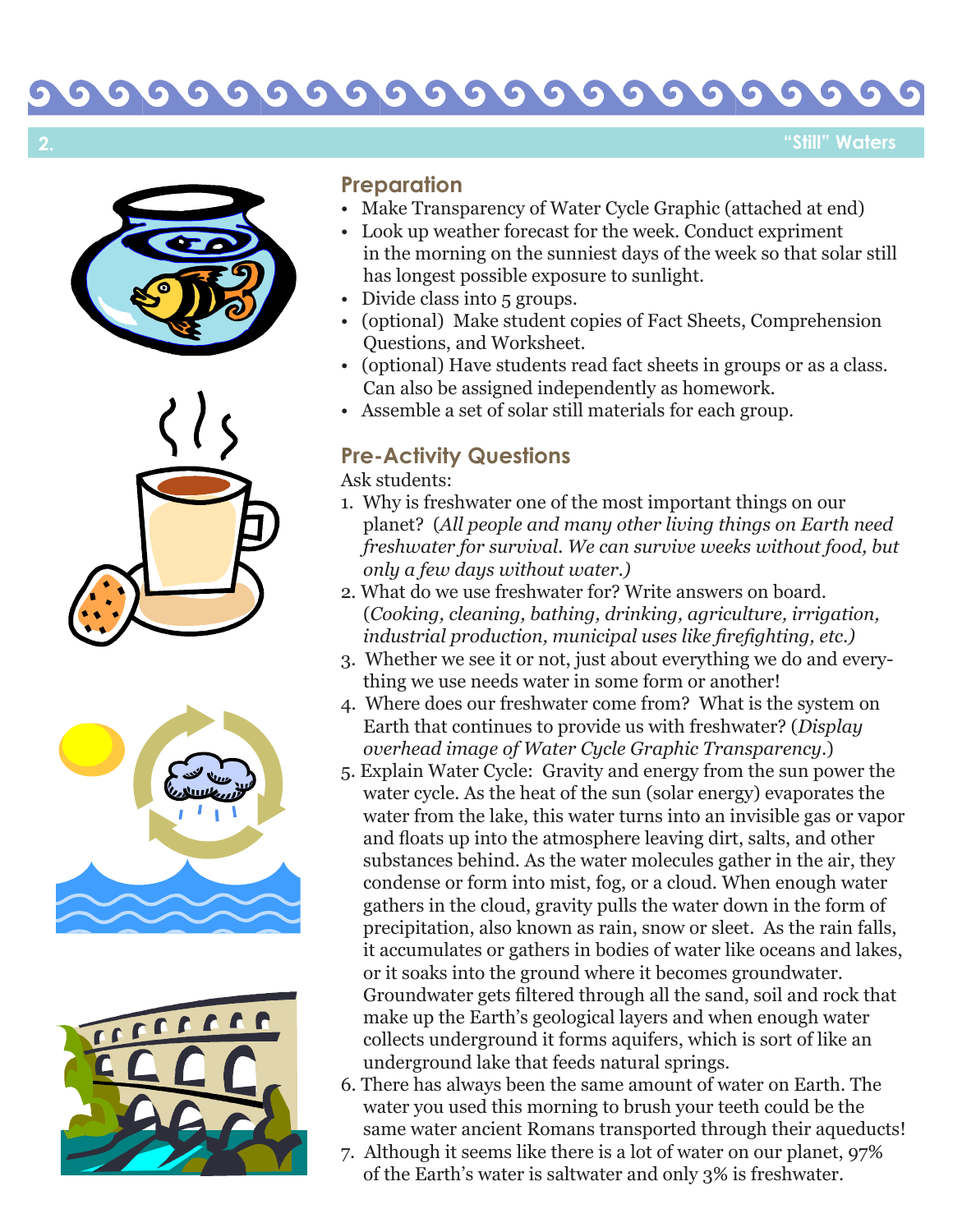#### $\bullet$  $\bullet$  $\bullet$ G  $\bullet$  $\bullet$  $\bullet$  $\bullet$  $\bullet$

## **"Still" Waters**

 However, only about 0.34% of all water on Earth is freshwater that is available for humans to use because more than half of the Earth's freshwater is frozen and the rest is in the atmosphere, deep underground, or polluted. That's like having 100 dollars in the bank but only being able to spend 34 cents!

- 8. Ask students: What is a drought? (*A drought is a long period of time when normal levels of precipitation do not fall and water supplies start to dry up.*)
- 9. Do we have droughts in California? (*Yes. California is a dry state that is prone to droughts from time to time.* )
- 10. Since California tends to have droughts, and since the San Francisco Bay Area is right next to the ocean, what method might we use some day to create freshwater from saltwater? (*Desalination*.)
- 11. What does "desalination" mean? (*It means "removing salt" from seawater or saltwater, and is a method of creating freshwater that we can drink. Desalination can happen with very simple materials, or in large desalination plants that can produce millions of gallons of freshwater a day.*)
- 12. What are two methods for desalination? (*Distillation: Evaporating saltwater so that fresh water distills or separates out from the saltwater. Reverse osmosis: The process of forcing saltwater through a membrane that filters out the salt and lets the freshwater pass through. Reverse Osmosis is the method used in desalination plants because it produces the most amount of freshwater.* )

## **Procedure**

- 1. Tell students they will now do an activity to desalinate saltwater through distillation by creating a solar still.
- 2. Distribute "Still" Waters Worksheets to each student.
- 3. Distribute solar still materials to each group.
- 4. Have student groups make saltwater for their solar still. Mix 1 tablespoon of salt and 2 cups of water into their bowl. Stir solution until salt completely dissolves.

 (*Note: Average salinity in the ocean is 35 parts per thousand or 3.5%. 1 tablespoon of salt for 32 tablespoons of water (2 cups) is about 3.5%* )

- 5. Use a dropper to extract saltwater from each group's bowl. Have each student stick out their tongues and drop 1-2 drops of salt water solution for them to taste.
- 6. Using their Worksheet, have students rate the saltiness of this solution on a scale of 1-10, with 10 being the saltiest.
- 7. Place the glass jar in the middle of the bowl. It is very important that the rim of the jar is higher than the saltwater, but shorter

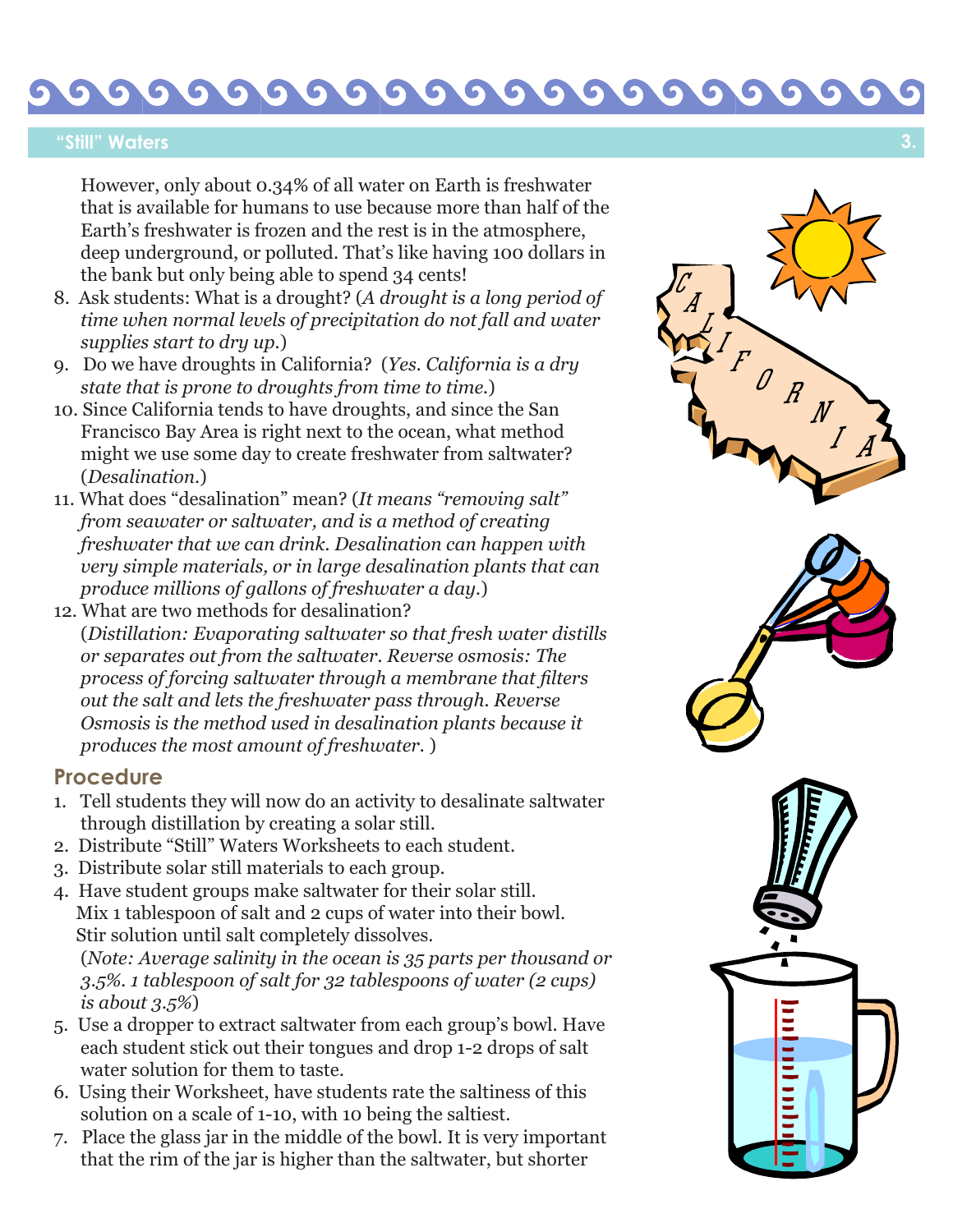#### 00000  $\bullet$ G **S**  $\bullet$ G

**"Still" Waters**





 than the rim of the bowl. The difference between both rims should be at least 3 inches. (*see diagram on front page*)

- 8. Cover top of the bowl with plastic wrap and secure the edges with tape so the bowl is sealed. Make sure that there is enough slack in the plastic wrap so that when weighted in the middle, it creates "V" shape. (*see diagram*)
- 9. Put 1 2 marbles or similar weights in center of plastic wrap, being careful not to break it. The weighted center should dip into the glass jar like a "V" but not seal the opening of the jar. Water drops will then be able to easily drip down the plastic wrap into the jar.
- 10. If possible, leave the stills outside in the sun where they won't be disturbed, or place them on a sunny ledge in the classroom for at least 6 hours of daylight for one-two days. You can also place stills on top of black construction paper to increase absorption of solar heat. (*Note: Since black absorbs light, freshwater will collect faster if there is something black underneath the still to absorb sunlight and convert it to heat.* )
- 11. Ask students to refer to their Worksheets and make predictions, which are educated guesses about what they think will happen. They should record these predictions on their Worksheet.
- 12. Have students observe their stills three times a day and use their Worksheets after each observation to note any transformations of water (e.g. droplets forming/condensing on the plastic wrap, water dripping/precipitating into jar, water accumulating in the jar). This will illustrate the water cycle as it works in nature.
- 13. After recording their observations, have students carefully move the still to follow the sun's movement through the day.
- 14. After one-two days of observation, remove the plastic wrap from the stills to see how much water has gathered in the jar. (*Note: If there is a lot of sun, one day may be enough.* )
- 15. Have students pour the distilled water into a measuring cup to see how much freshwater was created after distillation. Have them record findings on Worksheet. (*Note: Depending on how much water has accumulated, measuring may need to happen with tablespoons and teaspoons vs. measuring cups.* )
- 16. Using the dropper again (rinsed clear of saltwater from previous taste test), let students taste the distilled water. Ask students to observe what the distilled water tastes like (*is it fresh or salty?*) and record the degree of saltiness on their Worksheet.
- 17. Repeat "taste test" but this time use the leftover water (*brine*) in the bowl. Have students record saltiness on Worksheet.
- 18. Ask students to compare their predictions with their findings and to summarize what they learned at the bottom of their Worksheet.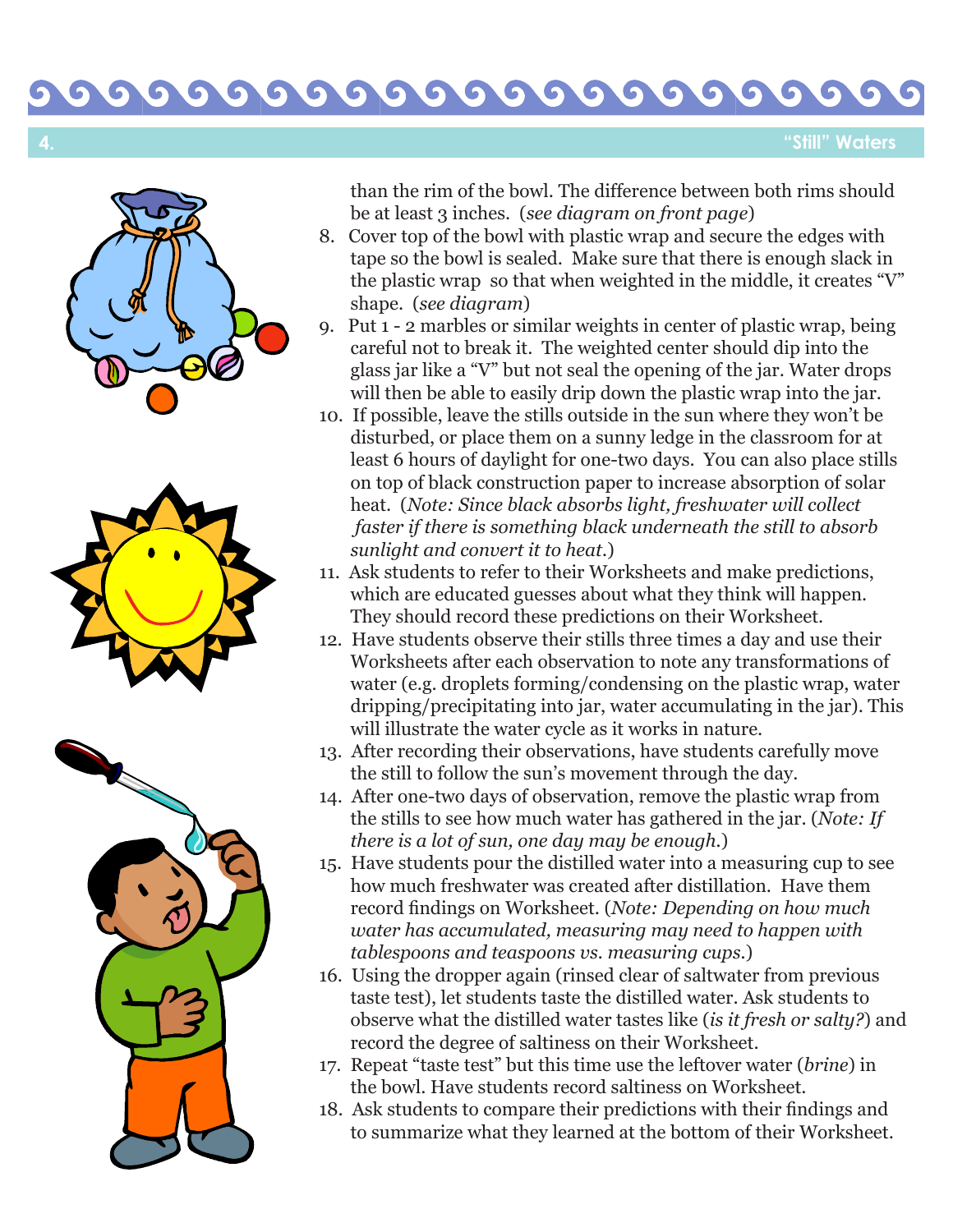#### 6 5  $\bullet$ G  $\bullet$ G

## **"Still" Waters**

*Note: Depending on how much sunlight is available, the amount of water that accumulates in the still can vary greatly. The key point is that sunlight converts to heat, which warms up the saltwater. To speed up the process, the still can be placed in a solar cooker, which can be easily assembled. To view directions for building a solar cooker, see lesson plan: "Cooking with the Sun!" http://sfenvironmentkids.org/teacher/lesson\_plans/cooking\_ with\_the\_sun.pdf*

# **Follow-Up Discussion**

- 1. After Worksheets are completed, ask students: What did you notice when you observed the solar still? Could you see the different stages of the water cycle as it happened? (*Evaporation cannot be observed because water vapor is invisible to the naked eye. Condensation should appear as liquid droplets on the plastic wrap. Precipitation should appear as water dripping into jar. Accumulation should appear as water that collected in jar.* )
- 2. How accurate were your predictions? How much water did you think was going to end up in the jar? Was it more or less than you expected? Take student answers.
- 3. What affected how much water accumulated in your jar? (*The amount of sunlight the still received will have affected the outcome. Like the earth's natural water cycle, the sun powers evaporation in the still by heating up the water. Less heat means less evaporation, condensation and accumulation.* )
- 4. Did you think that the water in the jar would be salty or fresh? On a scale of 1-10, how salty was the water collected in your jar? How did it compare with how salty the saltwater solution was before the experiment?
- 5. How do you think the distilled water in the cup became less salty than the original saltwater solution? (*Desalination occurring in the solar still is actually the water cycle at work! Heavy molecules like salt and other minerals get left behind as water vaporizes and travels upwards before condensing in clouds and falling as freshwater.* )
- 6. How salty was the water that was leftover in the bowl? Take student answers.
- 7. What is this salty by-product of desalination called? (*Brine.*) (*Note: Brine at a desalination plant will be much saltier than what's leftover in this classroom experiment. That's because the desalination plant will have been more efficient at removing fresh water from salt water, thereby leaving more concentrated brine behind.* )







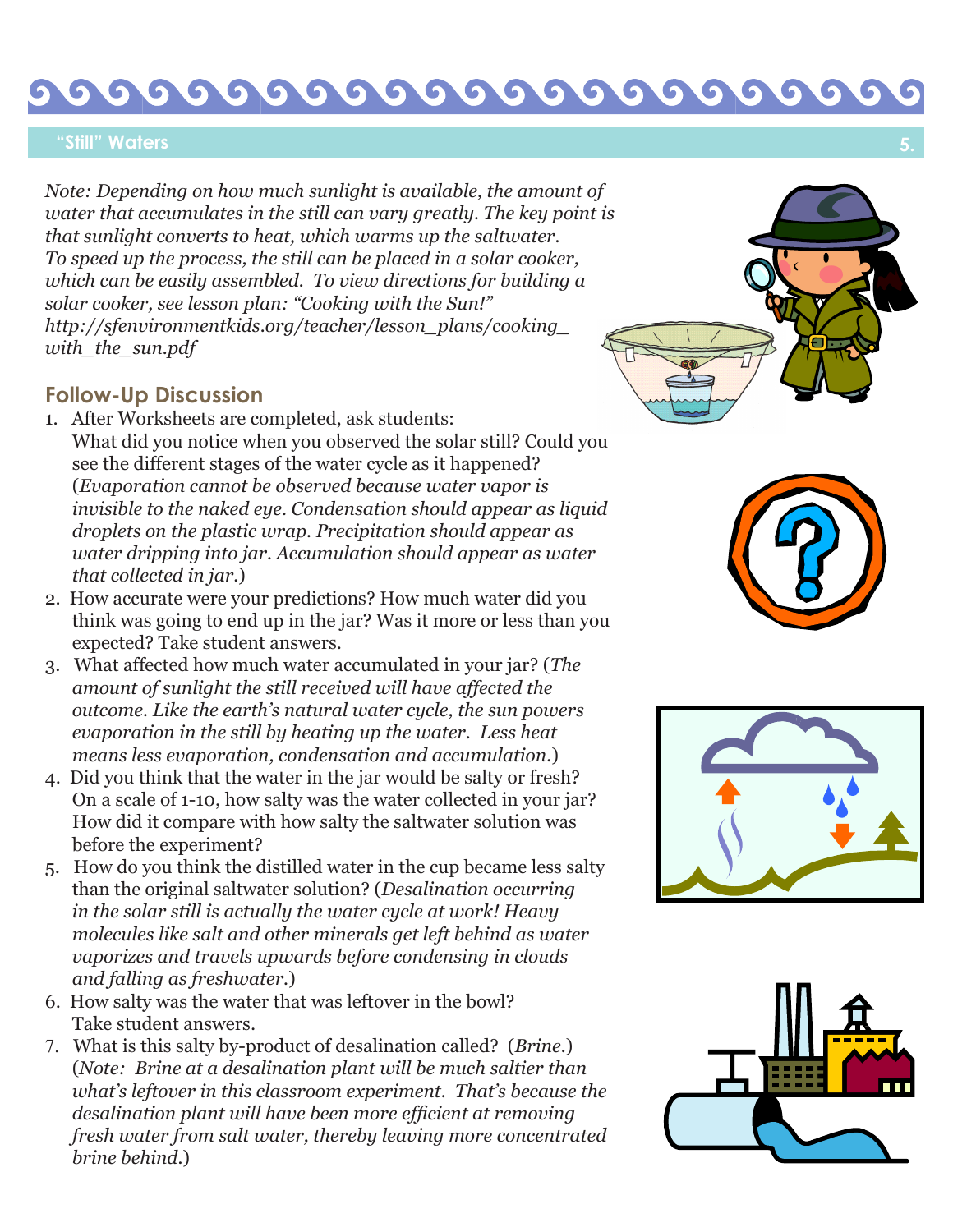## 0000 G **S**  $\bullet$ **CO**

**"Still" Waters**









- 8. When freshwater is created at a desalination plant, a lot of brine is produced. How can brine be a problem when it's discharged from a desalination plant back into the ocean? (*Since brine is highly concentrated with salts, discharging it into the ocean could harm marine life because there would be too much salt in one area of the sea. That's why great care must be taken to ensure brine is diluted with purified wastewater before it's sent back to the ocean.* )
- 9. Explain to students: Although this was a simple activity that showed how the water cycle works, you also learned about one way to desalinate water using the sun's energy. In some places like the deserts where it is very dry, or in towns and villages where water sources may be polluted, people distill their water using solar stills, to get potable water.
- 10. Desalination is one way we can create freshwater resources, but the most important thing we can do is to be smart about our water use and conserve or save the water we already have. What are some ways we can conserve water? (*Have students give their answers. Some examples are: fix leaky pipes; turn off faucets all the way; wear clothes more than once before putting in the laundry: turn off taps when brushing teeth or doing dishes; eat less beef and more plant based foods, etc.*)

# **Extensions**

- Experiment distilling different kinds of solutions like juice, lemonade, water with dirt in it, etc.
- Experiment by using different bowls made from different materials like glass, metal, ceramic or plastic. Does transparency or opacity affect the rate of accumulation in the solar still?
- Observe when the water cycle happens through daily events such as when something is simmering with a lid on it, when conden sation appears on the inside of a car windshield, or a bathroom mirror after a hot shower, etc.
- Write a creative story or cartoon strip about the journey a water molecule takes through the water cycle.

# **CA State Standards**

**Grade 4** Scientific Investigation and Experimentation 6c, 6d, 6f

**Grade 5** Earth Sciences 3, 3a, 3b, 3c, 3d

**Grade 6** Earth Sciences 4a